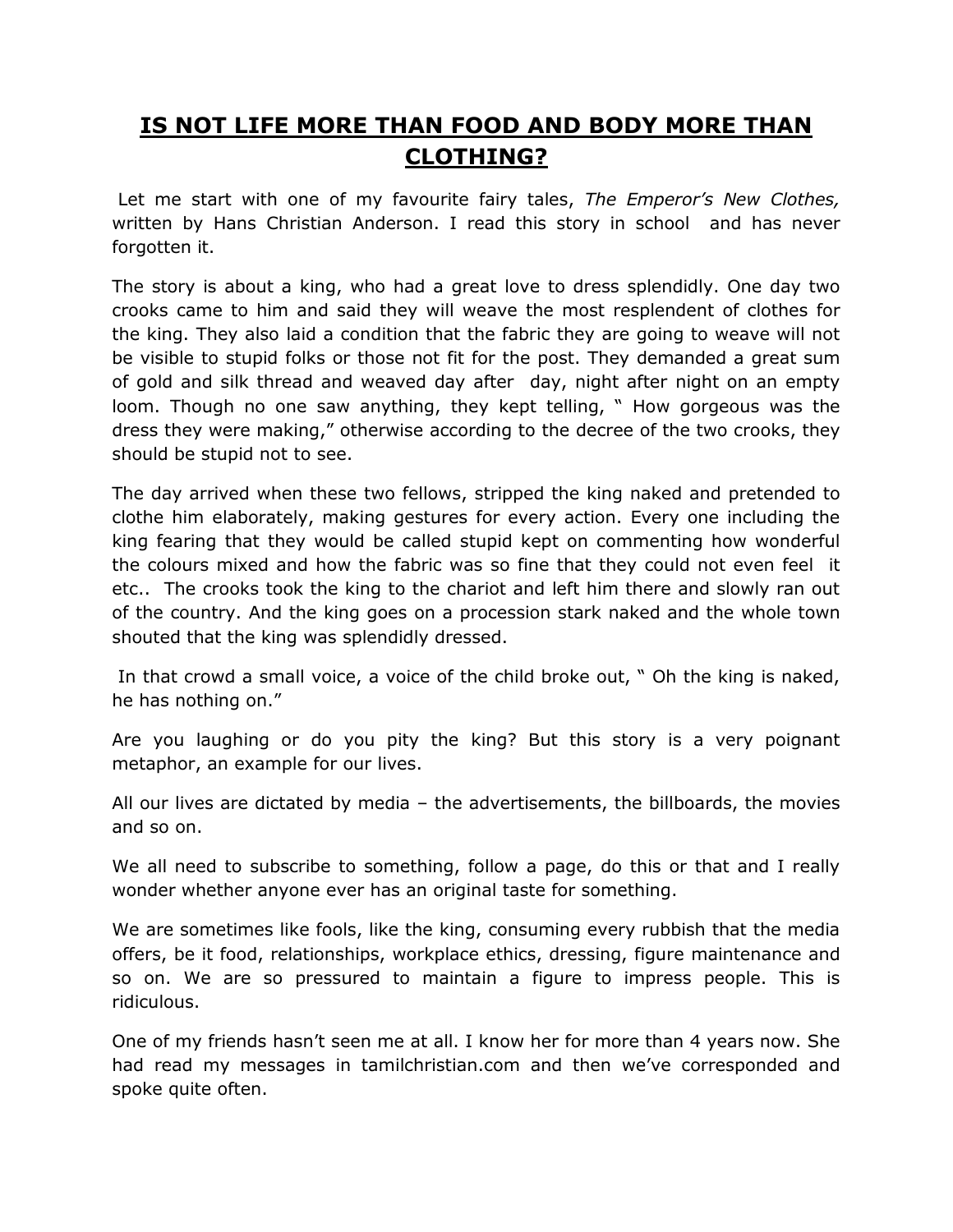Then this week I put my photo with my dog on the blog and immediately she called me and said, "oh I pictured you very very different." I asked how and she said she had thought of me as someone thin and sober.

I had to laugh and even now am amused. From the time I was formed in the womb of my mother I had always been fat. And fat is not really an ugly word for me, but a real word. Ask anyone who had known me for long.

But being overweight has not robbed me of anything. For me when I knew and realized God loved me however I looked , delivered me from the low self esteem of my school days.

But now I don"t feel embarrassed or driven to despair because am fat. But I see people who aren"t even overweight forsaking food and living life like hermits.

No no am not advocating eat always and everything strategy, but what do you achieve when you famish all the time, just because a friend or your spouse or a stranger would compliment on your figure? Is that what you live for? To be complimented by someone so you can feel good.

Yes eating should never create health problems. But are my eating habits dictated by the fashions of this world?

I have very very good friends who are not embarrassed by me otherwise they wouldn"t be sticking with me all these years. A relationship which is based on food, figure and fashion will give way very easily and crumble.

There are more things than what meets the eye. Read what Jesus said

"Therefore I say to you, do not worry about your life, what you will eat or what you will drink; nor about your body, what you will put on. Is not life more than food and the body more than clothing? **<sup>26</sup>** Look at the birds of the air, for they neither sow nor reap nor gather into barns; yet your heavenly Father feeds them. Are you not of more value than they? **<sup>27</sup>**Which of you by worrying can add one cubit to his stature?

**<sup>28</sup>** "So why do you worry about clothing? Consider the lilies of the field, how they grow: they neither toil nor spin;**<sup>29</sup>** and yet I say to you that even Solomon in all his glory was not arrayed like one of these. **<sup>30</sup>** Now if God so clothes the grass of the field, which today is, and tomorrow is thrown into the oven, *will He* not much more *clothe* you, O you of little faith?

**<sup>31</sup>** "Therefore do not worry, saying, "What shall we eat?" or "What shall we drink?" or "What shall we wear?" **<sup>32</sup>** For after all these things the Gentiles seek. For your heavenly Father knows that you need all these things. **<sup>33</sup>** But